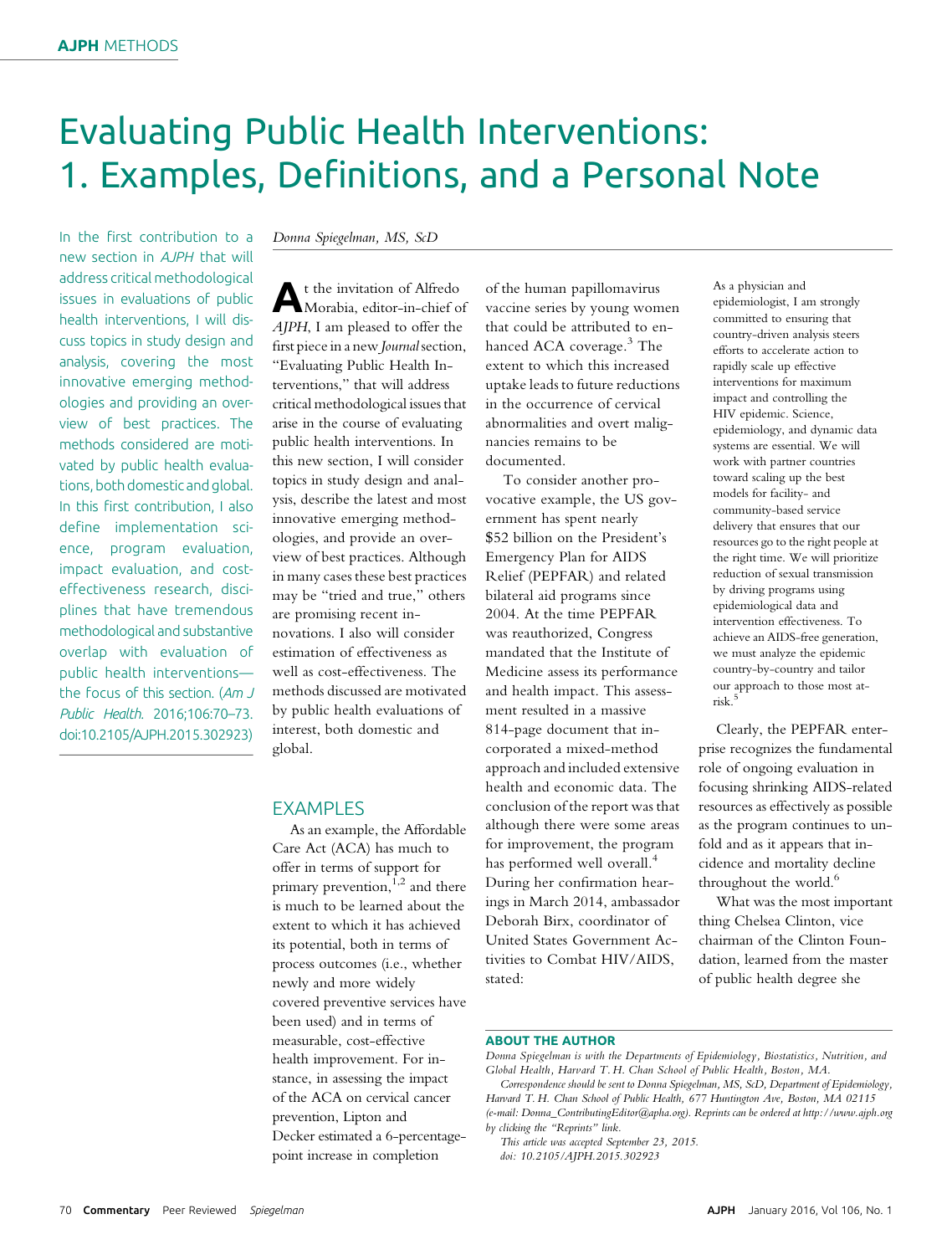| <b>Discipline</b>                  | <b>Definition</b>                                                                                                                                                                               | Type of Knowledge                 |
|------------------------------------|-------------------------------------------------------------------------------------------------------------------------------------------------------------------------------------------------|-----------------------------------|
| Implementation science             | Assesses the extent to which efficacious health interventions can<br>be effectively integrated within real-world public health and<br>clinical service systems                                  | Widely applicable                 |
| Impact evaluation                  | Assesses the efficacy and effectiveness of an intervention in terms<br>of intended and unintended health, social, and economic<br>outcomes; involves the explicit statement of a counterfactual | Widely applicable                 |
| Program evaluation                 | Assesses the processes and outcomes of a program with the intent<br>of furthering its improvement                                                                                               | Program specific                  |
| Comparative effectiveness research | Assesses which treatment works best for whom, and under what<br>circumstances, and considers health as well as economic<br>outcomes                                                             | Widely applicable, clinical focus |

#### TABLE 1—Sets of Disciplines for Which This Section Will Broadly Address Methodological Considerations

earned at Columbia's Mailman School of Public Health? Her one-word reply (during the Voices in Leadership Series last spring at the Harvard T. H. Chan School of Public Health) when this question was posed to her by Atul Gawande, professor of surgery at Harvard Medical School and author of several best-selling health-related books,<sup>7,8</sup> was "statistics." Using statistical programs such as Stata, she recounted to an enthralled audience, helps her "absorb information more quickly and mentally sift through and catalog it."<sup>9</sup>

Perhaps I have been "preaching to the converted" readers of the Journal, wherein quantitative evaluation is an essential feature of most of the material published; if not, however, I hope the examples I have highlighted will persuade any remaining skeptics as to the essential role of statistics, epidemiological methods, and quantitative methods in promotion of the public's health.

## **DEFINITIONS**

In this section, I broadly address methodological considerations in an evolving set of disciplines that have variously

been labeled implementation science, impact evaluation, program evaluation, and comparative effectiveness research (Table 1). Although I offer definitions subsequently, credible alternative definitions exist for each one. It is my view that the similarities overwhelm the differences and that the distinctions that have been made obfuscate the underlying common ground. It seems that there is a great deal of interest currently in evaluation of public health programs, large and small, domestic and global, and that several professional communities are engaged in this overlapping work: health care policy analysts under the banner of comparative effectiveness research, health economists under the banner of impact evaluation, public health program implementers under the banner of program evaluation, and global health funders, especially at the Fogarty Institute of the National Institutes of Health (NIH), under the banner of implementation science.

Implementation science addresses the extent to which efficacious health interventions can be effectively integrated into real-world public health and clinical service systems.<sup>10,11</sup> Implementation science

compares multiple evidencebased interventions, identifies strategies to encourage the provision and use of effective health services, promotes the integration of evidence into policy and program decisions with the goal of adapting interventions to a range of populations and settings, and identifies approaches for scaling up effective interventions to improve health care delivery. The growth of implementation science has been stimulated by US health agencies such as NIH, and the discipline has close links to the public health community of physicians, health care administrators, epidemiologists, statisticians, and others. The Journal has published numerous highly cited examples of implementation science studies, including the work of Wallerstein and  $Duran$ ,<sup>12</sup> Glasgow et al.,<sup>13</sup> Scheirer and Dearing,<sup>14</sup> and Scheirer<sup>15</sup> with many more expected given the high level of interest in this discipline.

In partial contrast, impact evaluation assesses how an intervention affects intended and unintended outcomes, and it involves the invocation of a counterfactual to compare what happened when the intervention was implemented with what would have happened had it not been implemented. The latter is the counterfactual. An array of methods have been developed and are under development to eliminate or at least mitigate the biases that can occur because of the impossibility of turning back the clock and rerunning the alternative intervention with the same population during the same time.

It appears to me that much of the work conducted under the rubric of impact evaluation is focused on effectiveness. Briefly, efficacy denotes the ability of an intervention to produce its desired outcome under idealized, tightly controlled settings, whereas effectiveness refers to the ability of the intervention to produce the desired outcome under large-scale, relatively uncontrolled settings. Establishing strong proxies to counterfactualsthat is, eliminating or largely mitigating the biases to which effectiveness research is susceptible—is considerably more difficult than when efficacy is the focus, although in any case a counterfactual (the ideal comparison for obtaining an unbiased estimate of effect) can be conceptualized even when the researcher is unable to achieve it or even approximate it.

One organization promoting impact evaluation is [3ieimpact.](http://3ieimpact.org)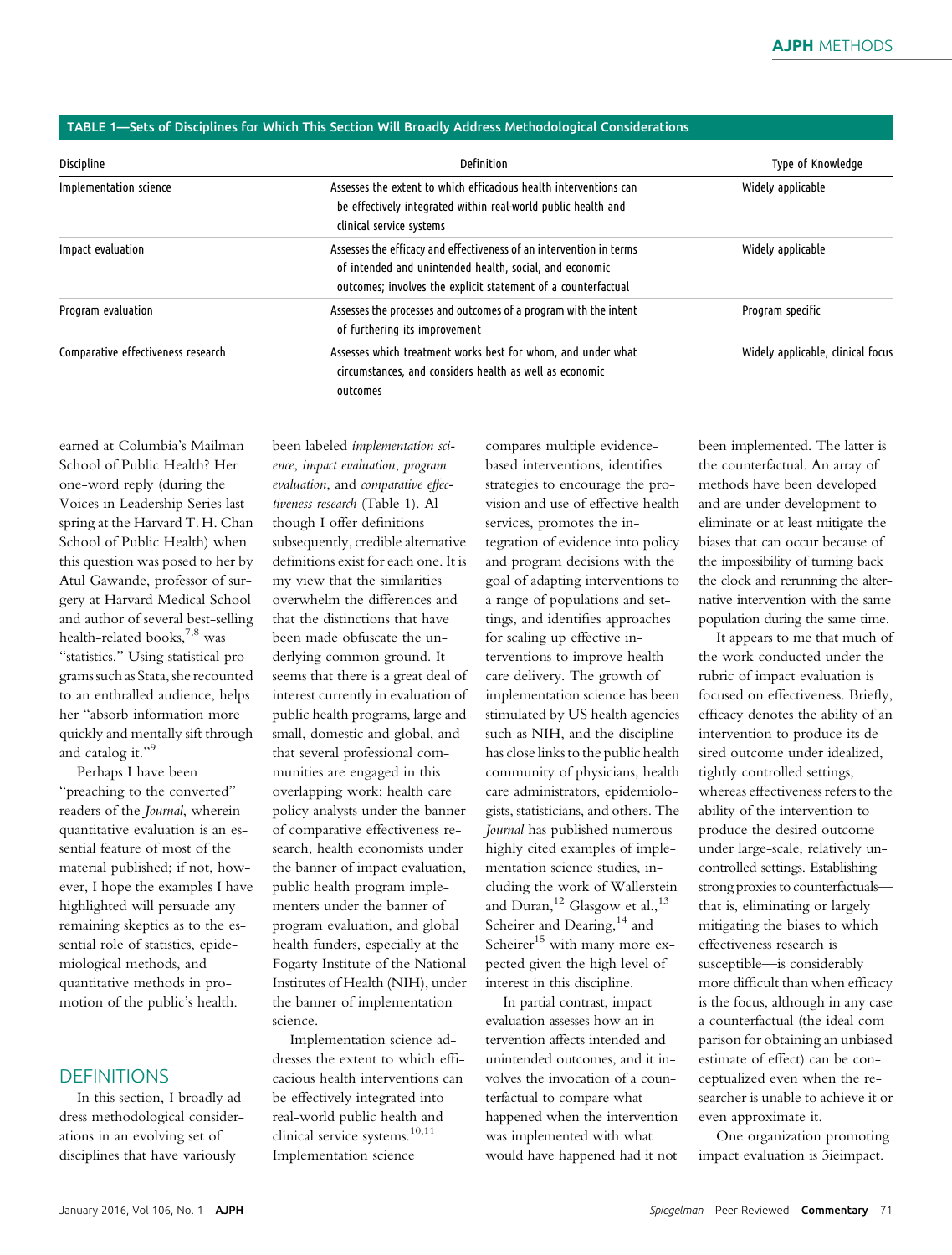[org](http://3ieimpact.org), cofunded by the Bill and Melinda Gates Foundation, the UK Department for International Development, and others. [3ieimpact.org](http://3ieimpact.org) supports high-priority impact evaluations in low- and middle-income countries, disseminates methodology, and publishes a journal, the Journal of Development Effectiveness. As should be becoming apparent, the discipline of impact evaluation has arisen from the field of development economics, which itself has become increasingly focused on health outcomes related to alternative economic development strategies. The study by Trickett et al.<sup>16</sup> is an example of a recent highly cited impact evaluation published in the Journal.

Program evaluation overlaps substantially with both implementation science and impact evaluation. Program evaluation has been defined as "the systematic assessment of the processes and/or outcomes of a program with the intent of furthering its development and improvement."<sup>17</sup> During program implementation, evaluators may provide findings to enable immediate, data-driven decisions for improving program delivery. At the completion of a program, evaluators provide findings often required by funding agencies—that can be used to make decisions about program continuation or expansion.

In contrast to implementation science and impact evaluation, which aim to produce widely applicable knowledge about programs and interventions, program evaluation has the more modest goal of simply evaluating a given program in its given setting, time, and context, and it may in some instances lack the ability to provide a valid formal statistical hypothesis test owing to the continuous nature of the

evaluation process. Some recent highly cited program evaluations that have appeared in the Journal include those of Scheirer and Dearing,  $14$  Pulos and Ling,  $18$ Woodward-Lopez et al.,<sup>19</sup> and Thrasher et al. $^{20}$ 

Comparative effectiveness research, which compares existing health care interventions to determine which are most effective for different groups of patients and which involve the greatest benefits and harms, overlaps substantially with the other disciplines as well. $^{21}$ Comparative effectiveness research typically includes cost-effectiveness analyses incorporating incremental costeffectiveness ratios $^{22}$  and quality-adjusted life-year metrics,<sup>23</sup> with the pragmatic randomized controlled trial as a major design tool.<sup>24</sup> Although comparative effectiveness research shares much with the other three disciplines just discussed, it focuses more directly on the relative benefits and costs of alternative clinical treatment modalities. Brody and Light's work<sup>25</sup> is an example of a highly cited study in the area of comparative effectiveness research that has appeared recently in the Journal.

### PERSONAL NOTE

One may wonder, what qualifies me to be the Journal's interlocutor of these topics? Well, I am one of the few people in the world with a joint doctorate in biostatistics and epidemiology.26As a result, I can freely speak the languages of both disciplines and switch between these two professional cultures. Until recently, my research has been motivated by problems arising in epidemiology that require biostatistical solutions. In particular, but by no means exclusively, I

have focused on study design and data analysis methods that reduce bias in estimation and inference due to measurement error or misclassification of exposure variables. However, my previous methodological work has also covered the development of improved meta-analysis methods, the study of gene–environment interactions, and estimations of population-attributable risk, among other areas.

MyWeb site is one of the most visited at the Harvard T. H. Chan School of Public Health, where I am a professor of epidemiologic methods in the Departments of Epidemiology, Biostatistics, Nutrition, and Global Health, because it contains much userfriendly and well-documented freeware (available at [https://](https://www.hsph.harvard.edu/donna-spiegelman/software) [www.hsph.harvard.edu/donna](https://www.hsph.harvard.edu/donna-spiegelman/software)[spiegelman/software](https://www.hsph.harvard.edu/donna-spiegelman/software)) through which nonstandard methods useful in public health are implemented. I am the statistician for the Nurses' Health Study 2; the Health Professionals Follow-Up Study; the MaxART Study, focusing on early access to antiretroviral therapy in Swaziland; the Harvard PEPFAR strategic information technical assistance initiative for HIV treatment and care in greater Dar es Salaam, Tanzania; and a new implementation science project assessing the effectiveness of a worksite intervention designed to reduce cardiovascular and diabetes risk in India. I am the author of more than 600 peerreviewed publications.

Perhaps of greatest relevance to the launch of the current series is that I have received a Director's Pioneer Award from NIH. One of 10 researchers so honored in 2014, to my knowledge I am the first epidemiologist and biostatistician—and the first faculty member from a school of public health—to receive this

award. The five-year, \$2.5 million prize, according to the NIH Web site, recognizes

individual scientists of exceptional creativity who propose pioneering, and possibly transforming, approaches to major challenges in biomedical and behavioral research.

I am using this opportunity to focus on the development of new methods needed to advance the field of implementation science and related disciplines. As part of this effort, I am developing a software and data platform for monitoring and evaluating large-scale disease prevention projects in real time. The methods incorporated into this toolkit will be general enough to be applicable to a variety of types of interventions, including those aimed at mitigating the global obesity epidemic, reducing maternal mortality, and increasing the use of cleaner-cooking stoves in developing countries. In addition to development of methodologies and identification of best practices, dissemination is an essential component, and my hope is that this bimonthly section will play a major role in getting the word out.

In the coming months, I will address topics of interest that cut across implementation science, impact evaluation, program evaluation, and comparative effectiveness research. The underlying unifying feature of all four disciplines is that each strives to provide causal estimates of the objects under study. Thus, the methodological commonalities across these four disciplines are vast and the differences quite small. I will point these out as they occur.

Topics of forthcoming sections will include some or all of the following: an exploration of stepped wedge designs; pros and